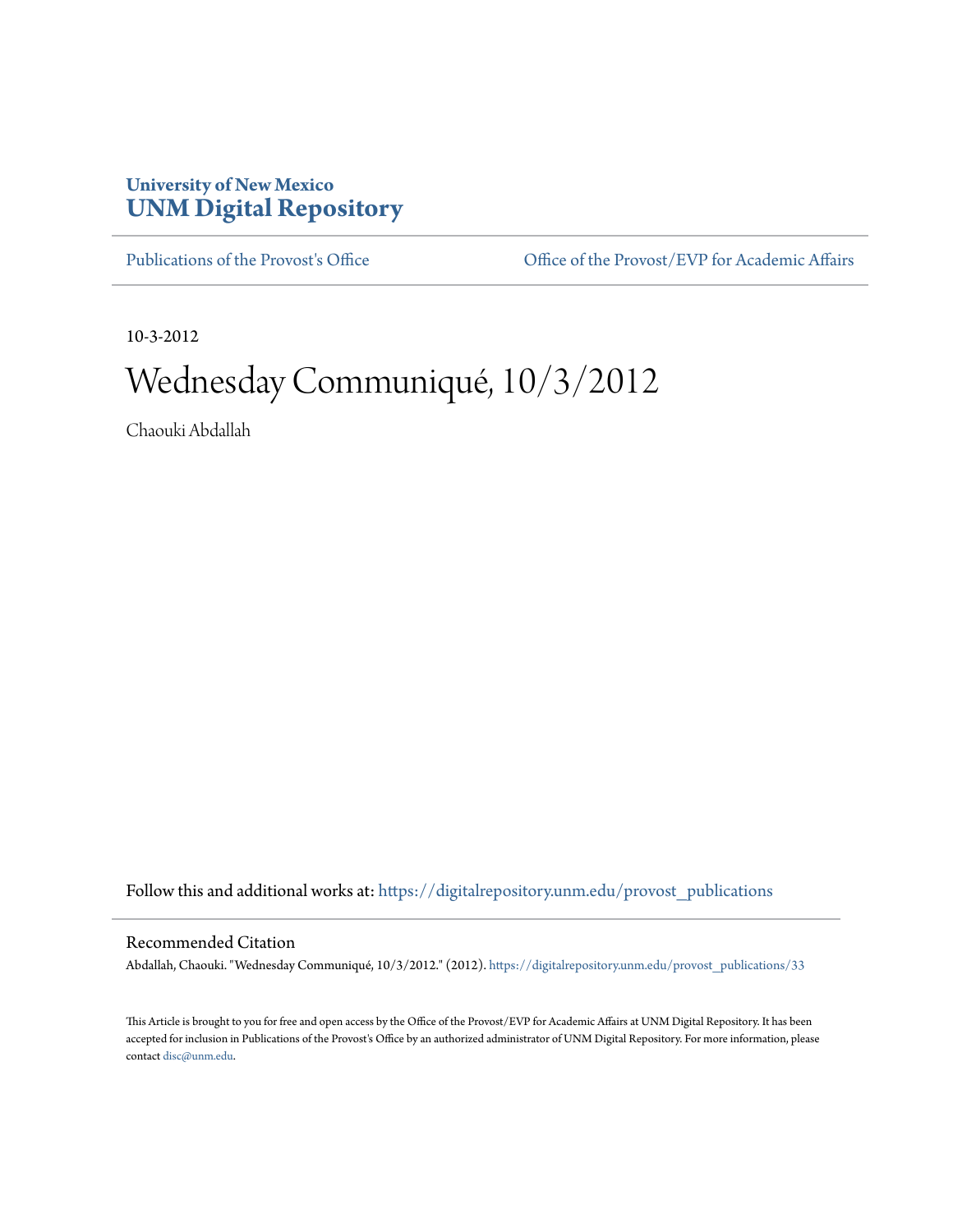

### *WEDNESDAY COMMUNIQUÉ*

#### **October 3, 2012**

**Improvement Dimension:** The ninth dimension of the Foundations of Excellence (FoE) is the Improvement Dimension: "Foundations Institutions conduct assessment and maintain associations with other institutions and relevant professional organizations in order to achieve ongoing first-year improvement. This assessment is specific to the first year as a unit of analysis—a distinct time period and set of experiences, academic and otherwise, in the lives of students. It is also linked systemically to the institutions' overall assessment. Assessment results are an integral part of institutional planning, resource allocation, decision-making, and ongoing improvement of programs and policies as they affect first-year students. As part of the enhancement process and as a way to achieve ongoing improvement, institutions are familiar with current practices at other institutions as well as with research and scholarship on the first college year." The Dimension rationale states: "A central component of excellence in the first year is commitment to continuous improvement. Campuses improve by conducting assessment but more importantly by using the results of assessment to drive institutional change. Campuses also improve by educating themselves through interactions with other institutions, contributing research and knowledge to the existing body of information about the first year, and through exposure to other relevant research and scholarship."

**Efficient vs. Perfect Decision Making**: Universities have a different relationship with decision making than most organizations. In general, fast decisions are made at the local level, while the global level makes slow decisions. At universities, the administration would like to move fast, but the university governance structure remains distributed and deliberative. In many ways, governing a university fast and slow is an almost perfect paradigm, but during times of great change it may hinder how the university responds to its challenges. Are we able to make efficient versus perfect decisions? The answer lies in an ancient currency, that of trust. The trust of the faculty, students, parents, and citizens must be earned but once obtained, can be used to safely navigate a university during turbulent times.

**President Robert Frank Inaugural Installation**: The University of New Mexico Inaugural Installation ceremony for Dr. Robert G. Frank, will be held on Sunday, November 18, 2012 at 2:00 p.m. in Popejoy Hall. You are invited to participate in the faculty processional at the ceremony. If you are able to participate, we ask that you fill out the regalia signup and participation form on the Inauguration website at http://inauguration.unm.edu (click on Faculty Signup). It is important that faculty planning to participate in President Frank's installation ceremony fill out this form, even in the case of faculty having their own academic regalia. The deadline to order regalia is Friday, October 5, 2012. Faculty who sign up to participate will NOT need to pick up a ticket to attend the event. Faculty will be seated together in a designated area.

**What to Measure:** "Too much and too long, we seem to have surrendered community excellence and community values in the mere accumulation of material things. Our gross national product ... if we should judge America by that - counts air pollution and cigarette advertising, and ambulances to clear our highways of carnage. It counts special locks for our doors and the jails for those who break them. It counts the destruction of our redwoods and the loss of our natural wonder in chaotic sprawl. It counts napalm and the cost of a nuclear warhead, and armored cars for police who fight riots in our streets. It counts Whitman's rifle and Speck's knife, and the television programs which glorify violence in order to sell toys to our children. Yet the gross national product does not allow for the health of our children, the quality of their education, or the joy of their play. It does not include the beauty of our poetry or the strength of our marriages; the intelligence of our public debate or the integrity of our public officials. It measures neither our wit nor our courage; neither our wisdom nor our learning; neither our compassion nor our devotion to our country; it measures everything, in short, except that which makes life worthwhile. And it tells us everything about America except why we are proud that we are Americans." **Robert F. Kennedy Address at University of Kansas, Lawrence, Kansas, March 18, 1968.**